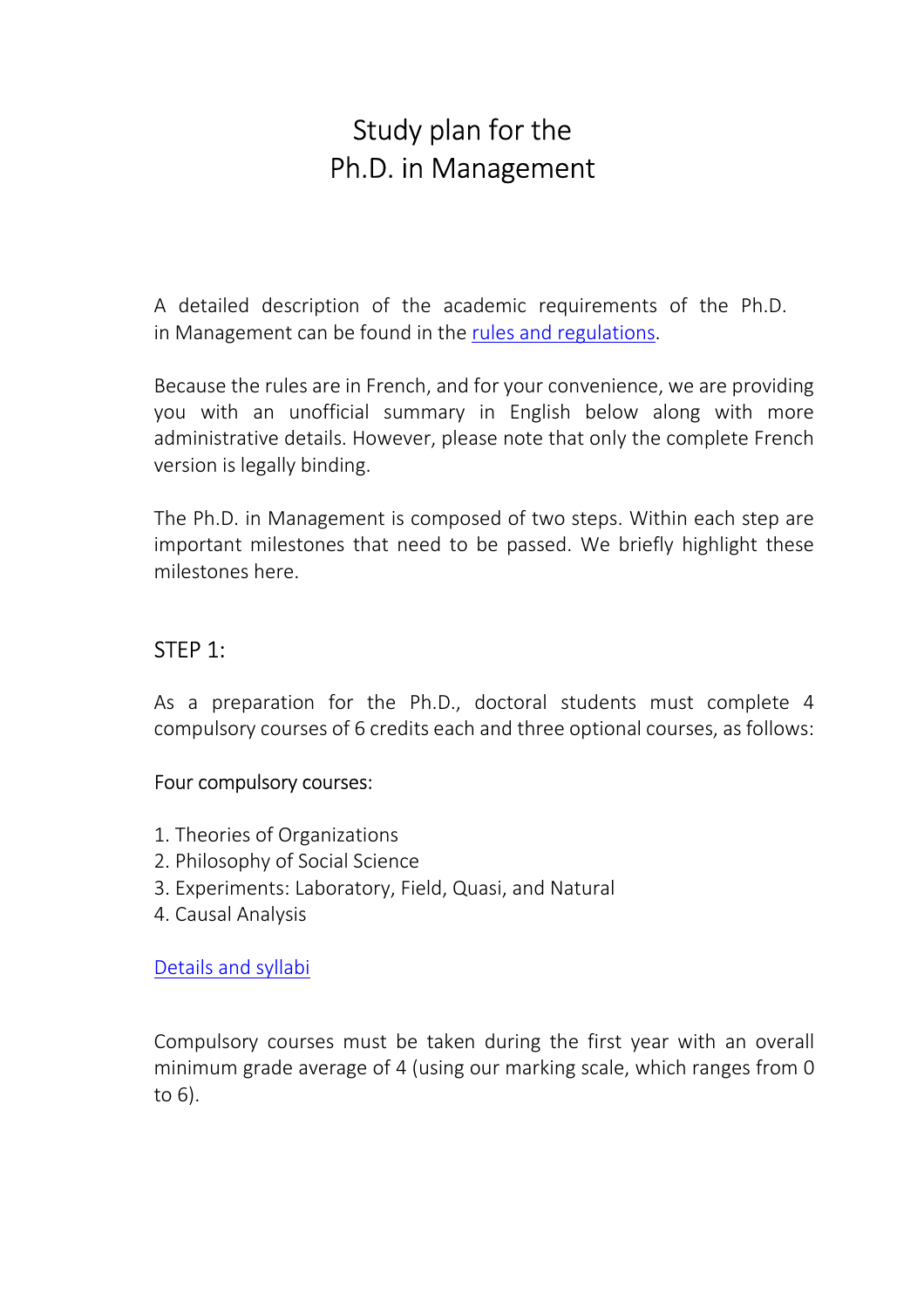## Three optional courses:

Students should focus their courses depending on their interests and the specialization they have chosen (Marketing, OB, Strategy or Accounting). We offer courses in-house, either in our Ph.D. program or in our master programs (if the professor agrees to setting and grading the assessed at the Ph.D. level—see below); courses can also be taken at partner schools such as the College of Management at EPFL ([list of courses\)](https://www.epfl.ch/education/phd/doctoral-studies-structure/doctoral-courses/), the University of Lugano, or other universities.

We expect students to take what relevant in-house courses are offered. The courses offered vary semester by semester, so please check in advance what is offered for each semester on our website (same link as above) and plan accordingly. Also, keep in mind that the choice of the three optional courses must be approved by the student's thesis supervisor and by the director of the Ph.D. program in management prior to taking the course. Each course approval request must be submitted (whether funding is required or not) via the [online platform.](https://www.hec.unil.ch/research)

For optional courses which require funding, 50 % of total costs (including accommodation, travel, as required) will be reimbursed.

Each optional course should have a minimum of 15 hours class contact and students must be evaluated (either with a grade or on a pass/fail basis) at the Ph.D. level. The grades must be transmitted by the professor directly to the Ph.D. office in order to be validated.

In case students would like to take a master course as one of their optional courses, they must ask the professor in charge of the course for a special evaluation procedure at the Ph.D. level.

If a Ph.D. student wishes to take an optional course outside of the University of Lausanne, which does not include an assessment procedure, the student needs to request the professor giving the course for a formal assessment. If this assessment cannot be arranged, and following the approval of the Ph.D. program director, the thesis supervisor will have to design an assessment and grade it.

Optional courses must be taken during the second year of the Ph.D. program. Exceptionally, they can be taken during the first year or during the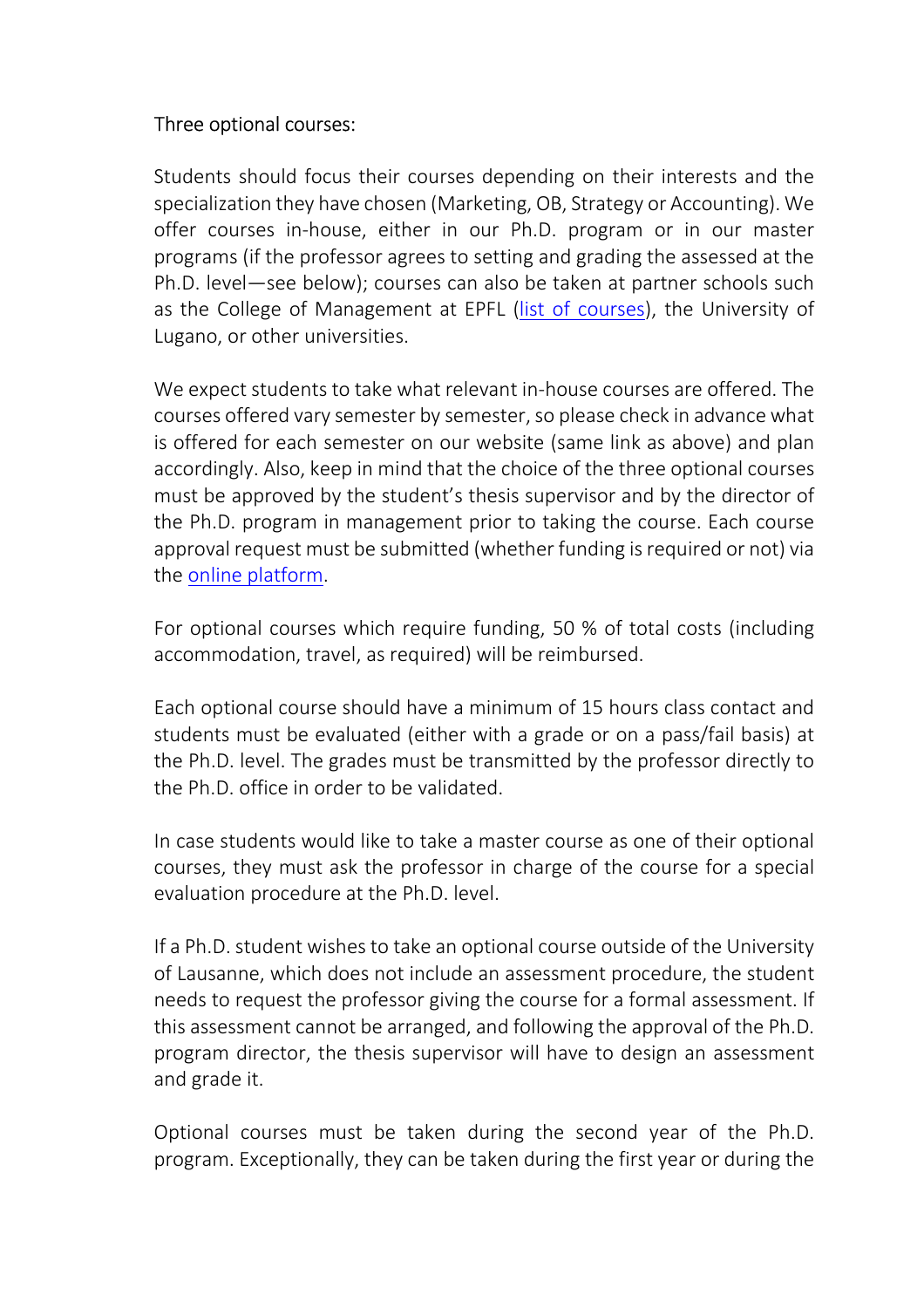5<sup>th</sup> semester of the doctoral program with prior approval of both the thesis supervisor and the director of the doctoral program.

Please ensure that courses are evaluated at Ph.D. level, prior to seeking approval for the course.

In case of a failing grade, the failed assessment/s can be repeated once only, a second failure is reason for dismissal from the program. This applies both to compulsory and optional courses.

### Note: Special foundation program

As it reviews applications, the Ph.D. admissions committee will check that incoming Ph.D. students have an appropriate background to start the Ph.D. in the field they have chosen. If the admissions committee judges that some students have important gaps in their training, these students might be asked to follow several advanced master courses first, as a condition to beginning the Ph.D. courses. These courses may include method-oriented courses (i.e. research methodology, quantitative methods, etc.) or for courses providing deeper knowledge on specific topics relevant for the specialization chosen by the student (marketing, OB, strategy or accounting).

Upon successful completion of step 1, doctoral students can start step 2.

# STEP 2:

# Ph.D. day (article 7 of the rules):

Doctoral students must present a detailed plan of their thesis to their peers before the end of the 5<sup>th</sup> semester of their Ph.D. studies (students who have done a foundation program should count 5 semesters from the semester they actually started the Ph.D. program). The presentation will be evaluated by a committee composed of the thesis director and a second professor knowledgeable of the field (and comments by other professors present may be considered by the committee). In case of failure, the presentation can be repeated within 6 months and once only.

# Research seminars (article 8):

Ph.D. students must attend all the research seminars (i.e. brownbag) organized within the department of their supervisor.